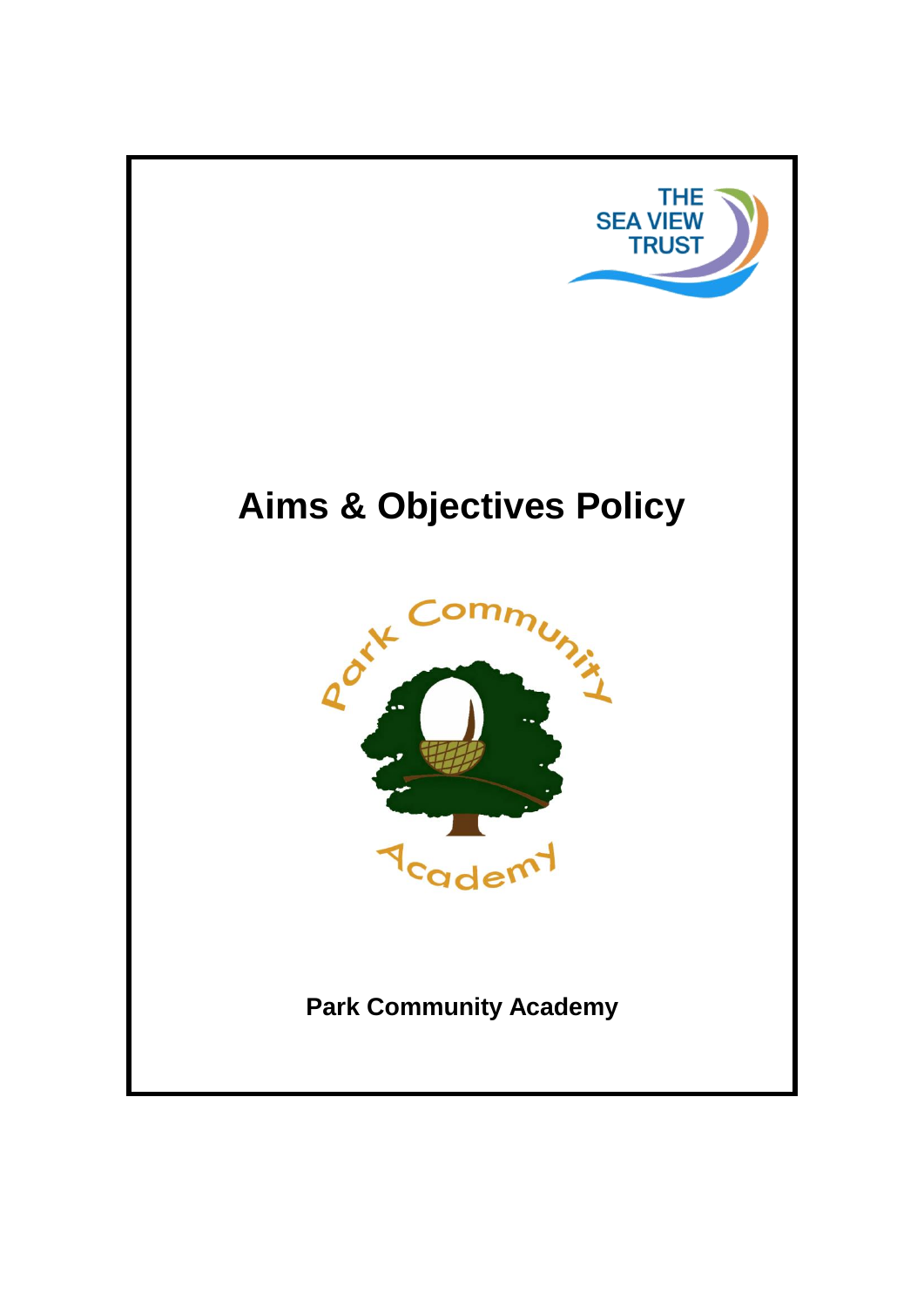# **AIMS AND OBJECTIVES OF PARK COMMUNITY ACADEMY**

The Governors and Staff of Park Community Academy aim to provide the highest possible quality of educational provision for all of our pupils.

#### **Mission Statement:** -

"We grow together, we learn together, we will achieve our best together." *Grow, learn, achieve*.

#### **PHILOSOPHY AND ETHOS**

- 1.1 This School aims to provide and maintain a caring, safe and secure environment for all pupils by: -
	- 1.1.1 Ensuring that the health and safety policy and procedures are carefully adhered to and reviewed regularly.
	- 1.1.2 Ensuring that a designated Senior Teacher is responsible for child protection and for the operation and monitoring of relevant procedures.
- 1.2 This School aims to provide and maintain a stimulating and attractive environment which reflects and enhances a high quality of teaching and learning by: -
	- 1.2.1 Ensuring that displays in School are meaningful, give opportunity for being interactive, are of a high standard of presentation and involve the participation of pupils.
	- 1.2.2 Supporting pupil's active involvement in caring for and creating a positive School environment.
- 1.3 This school aims to afford every pupil an equal opportunity to take part in his or her learning regardless of race, religion, culture, gender or special need by: -
	- 1.3.1 Ensuring all pupils have an equal access to the curriculum and extra curricular opportunities.
	- 1.3.2 Regularly reviewing the teaching resources and materials used in School.
	- 1.3.3 Ensuring the purchasing of new material considers the equal opportunity policy.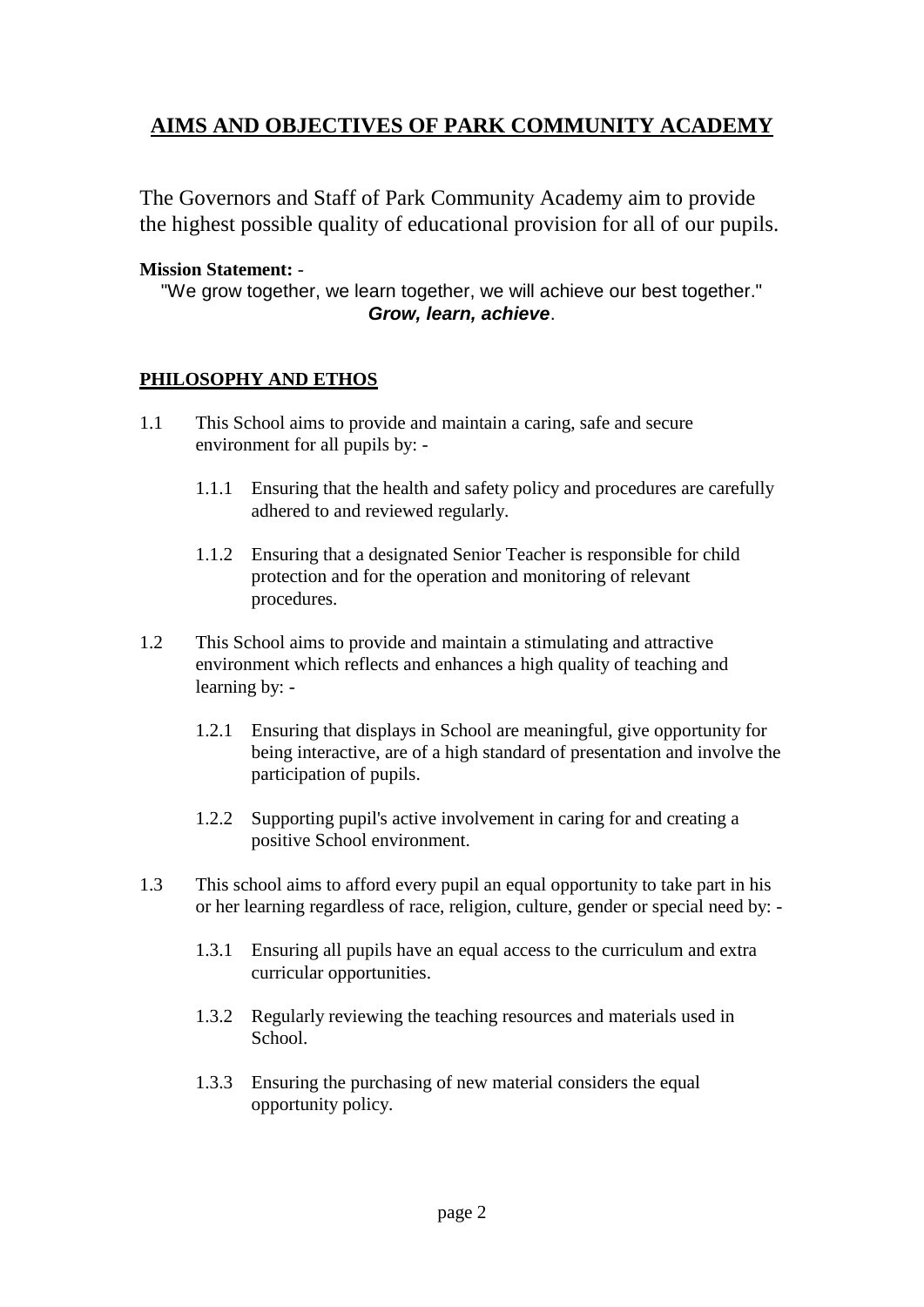## **CURRICULUM**

- 2. This School aims to positively support all pupils' learning needs and assist them in their physical, emotional social, spiritual, moral and cultural development by:-
- 2.1 The delivery of a broad and balanced curriculum that:
	- 2.1.1 Provides a well planned and structured curriculum which is thoroughly and regularly monitored and updated.
	- 2.1.2 Encompasses differentiation in teaching and learning styles, resources and assessment opportunities.
- 2.2 Ensuring the pupils' entitlement to National Curriculum subjects and encouraging the highest possible levels of attainment and achievement through:
	- 2.2.1 The implementation of the Assessment, Recording and Reporting
	- policy and practice which include statutory tasks/tests, external examinations, continuous teacher assessment and processes in School to monitor Quality Assurance.
	- 2.2.2 The continued development of the R.O.A. system which both recognises pupils' achievements and attainments and enables each
	- pupil to be actively involved in setting their own targets as they progress through the different key stages.
- 2.3 Meeting the needs of individual pupils and monitoring their development and progress through:
	- 2.3.1 The process of Annual Reviews.
	- 2.3.2 The setting of clear targets linked with realistic and relevant strategies which form each pupil's I.E.P. (Individual Education Plan).
	- 2.3.3 The application of whole school curriculum and assessment policies, and practice which operates effectively within and between each key stage.
	- 2.3.4 A clear and regularly updated curriculum record for each pupil.
	- 2.3.5 Providing information and encouraging the involvement of parents in their child's learning and progress.
- 2.4 Helping pupils to develop a positive self-image through:
	- 2.4.1 The operation of reward systems in School which emphasise each pupil's own achievements.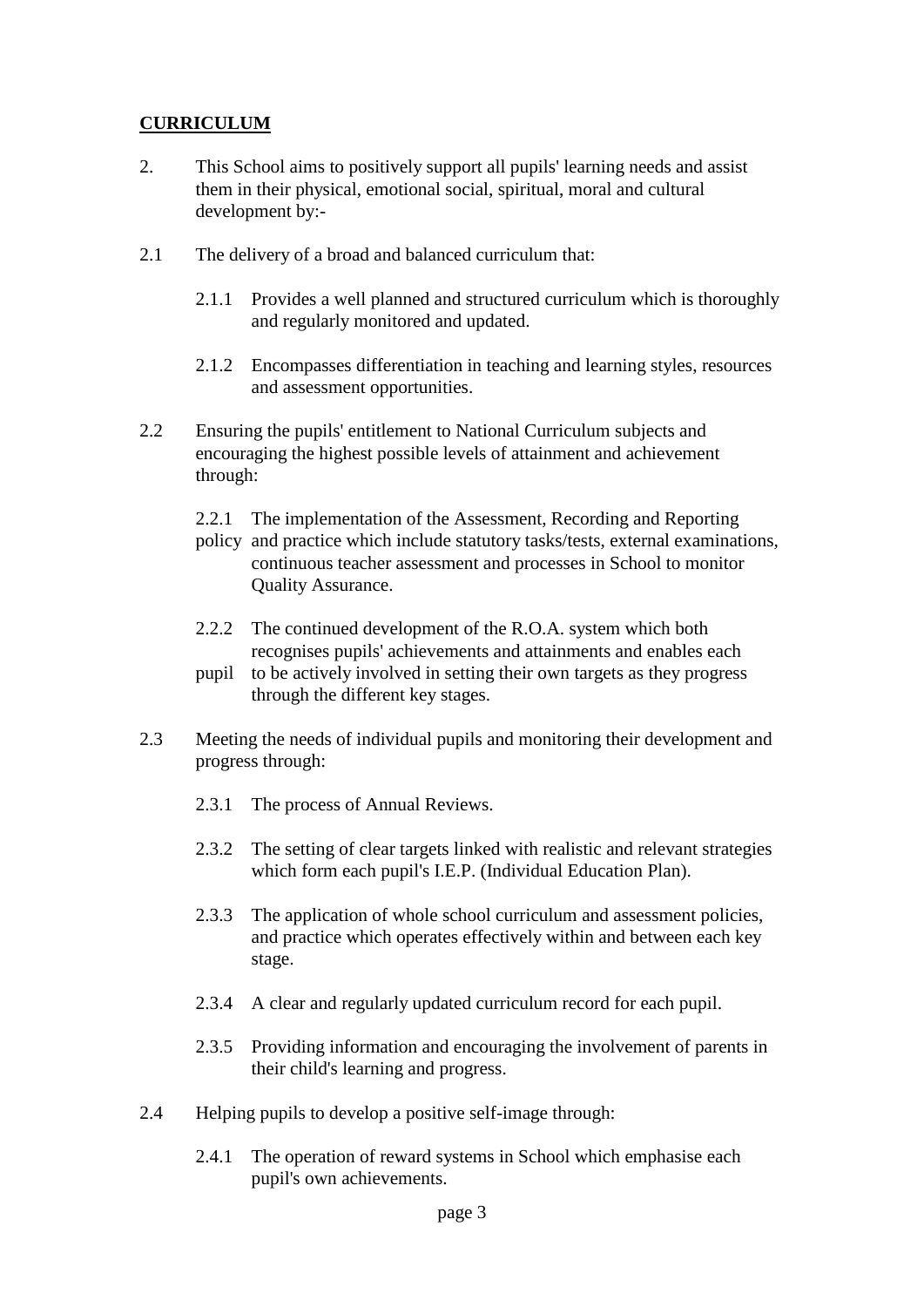- 2.4.2 An R.O.A. system which supports and reflects each pupil's success.
- 2.4.3 The delivery of a properly resourced curriculum that enable pupils to tackle new challenges presented in relevant and meaningful ways.
- 2.5 Encouraging the pupils to show a tolerance and understanding of the needs of others through:
	- 2.5.1 The delivery of a curriculum that recognises the value of each child's spiritual, moral, social and cultural development.
	- 2.5.2 A clear code of conduct framework within the School.
	- 2.5.3 Reward of positive behaviours on a daily basis and through the School Reward System.
- 2.6 Developing independence and respect for others in preparation for a responsible adult life after leaving School through:
	- 2.6.1 The delivery of a broad and balanced 14-16 curriculum which affords all pupils the opportunity of vocational training through work experience and further education through college placements and links.
	- 2.6.2 To take part in relevant external examinations and assessment units.
- 2.7 Providing a climate which supports the development of positive behaviours and encourages the attainment of high standards of discipline for all pupils through:
	- 2.7.1 Behaviour Management policy, procedures and strategies which are relevant and regularly reviewed.
	- 2.7.2 The application of rules and the code of conduct of the School with fairness and consistency.
	- 2.7.3 The School's R.O.A. and reward system.
	- 2.7.4 Public recognition of pupils achievements both in the classroom and through assemblies.

### **STAFFING AND RESOURCES - FINANCIAL MANAGEMENT**

- 3. This School aims to operate a financial system which supports the highest quality of teaching and learning for all pupils by:
- 3.1 Identifying a Senior Manager with responsibility for co-ordinating whole school financial management.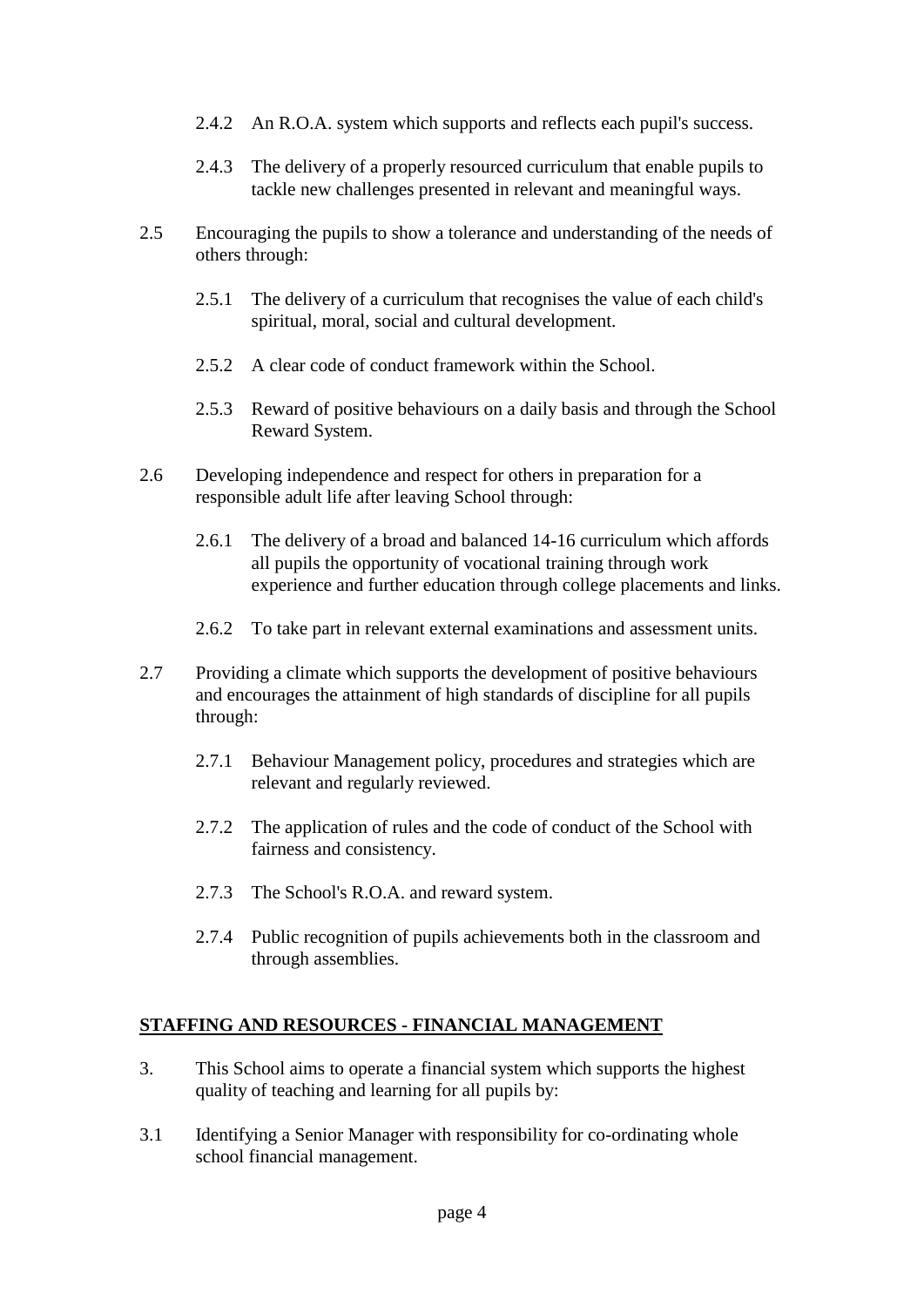- 3.2 Ensuring the financial procedures match LEA and OFSTED recommendations.
- 3.3 Advising the Staffing and Finance Committee of the School's Governing body.

### **PROFESSIONAL DEVELOPMENT**

- 4. This School aims to support the professional development of all staff by:
- 4.1 Ensuring the School's staff development policy is in place and regularly reviewed and updated.
- 4.2 Operating an effective staff development system which:
	- (a) identifies individual, school and team needs;
	- (b) identifies and supports training opportunities for all staff;
	- (c) regularly reviews development and target setting;
	- (d) forms part of the whole S.D.P.
- 4.3 Ensuring the training budget supports relevant training opportunities to best effect.

### **ORGANISATION, ADMINISTRATION & MANAGEMENT**

- 5. This School aims to operate efficient organisation and administrative systems leading to the successful collaborative working of the School by: -
- 5.1 The efficient delegation of organisational and administrative tasks.
- 5.2 Operating efficient communication systems within the School.
- 5.3 Co-ordinating the work of key stage co-ordinators to facilitate cross school liaison, development and direction.
- 5.4 Ensuring management roles and responsibilities are clearly designed and periodically reviewed.
- 5.5 Facilitating training opportunities appropriate to the development of administrative staff.

### **CONSTITUENCY**

- 6. The School aims to ensure that it's constituency (that is governors, staff, pupils and parents) support the highest possible quality of education by:
- 6.1 Advising the Governing body about meeting the statutory requirements related to the discharge of it's responsibility.